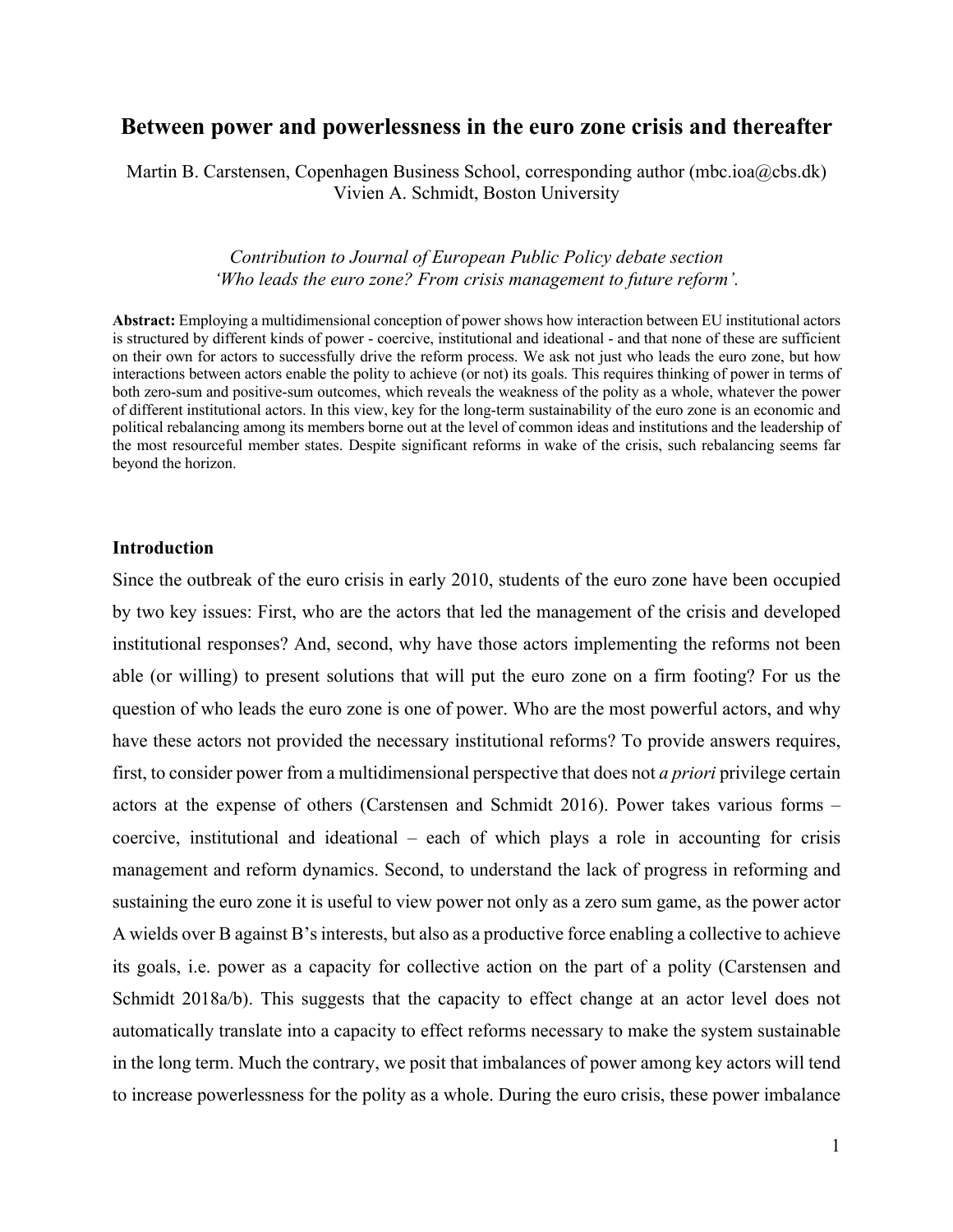dynamics played out, first, in the series of brinkmanship responses that left the euro zone more vulnerable than necessary, most notably related to dealing with the Greek crisis; and second, following crisis stabilization by 2013, as a dearth of reforms addressing the structural problems of the euro zone.

#### **2. Dynamics of power during times of crisis, disintegration and politicization**

Understanding the outbreak, development and resolution of the euro crisis requires a rethinking of the assumptions, theories and methods of EU studies. We argue that rather than privileging one or another EU actor with one or another view of their power, we do better to employ a multidimensional approach to power and a more open and plural approach to EU actors. This would offer a more dynamic understanding of power relations, allowing not only for changes in the balance of power between actors but also for differences in which forms of power matter in specific moments of crisis. Our first question is therefore: What is the balance of power among EU institutional actors? In the on-going traditional debates, the intergovernmentalists argue that member-states in the Council dominate EU decision-making through the exercise of coercive power based on asymmetrical bargaining and superior resources (Schimmelfennig 2015). The supranationalists maintain instead that the European Commission and other EU level administrations and agencies influence decision-making through the exercise of institutional power via functionalist dynamics of spillover and entrepreneurialism (Ioannou et al. 2015). In today's newer debates, the 'new' intergovernmentalists insist against both sides of the traditional debates that member-state governments in the European Council predominate through the exercise of ideational powers of persuasion in consensus-seeking deliberation (e.g., Bickerton et al., 2015; Puetter and Puntscher Riekmann 2020). The 'new' supranationalists contend to the contrary that the Commission and the European Central Bank retain control via their powers of ideational innovation and discretionary enforcement (e.g., Bauer and Becker 2014; Kudrna and Wassefallen 2020).

The benefit of these debates, old and new, is that the different sides lend major insights into the many different powers and responsibilities of 'their' EU actor vis-à-vis the other EU actors. The drawback is that they are naturally more focused on demonstrating the significance of a given EU institutional actor exercising one kind of power rather than in shedding light on the overall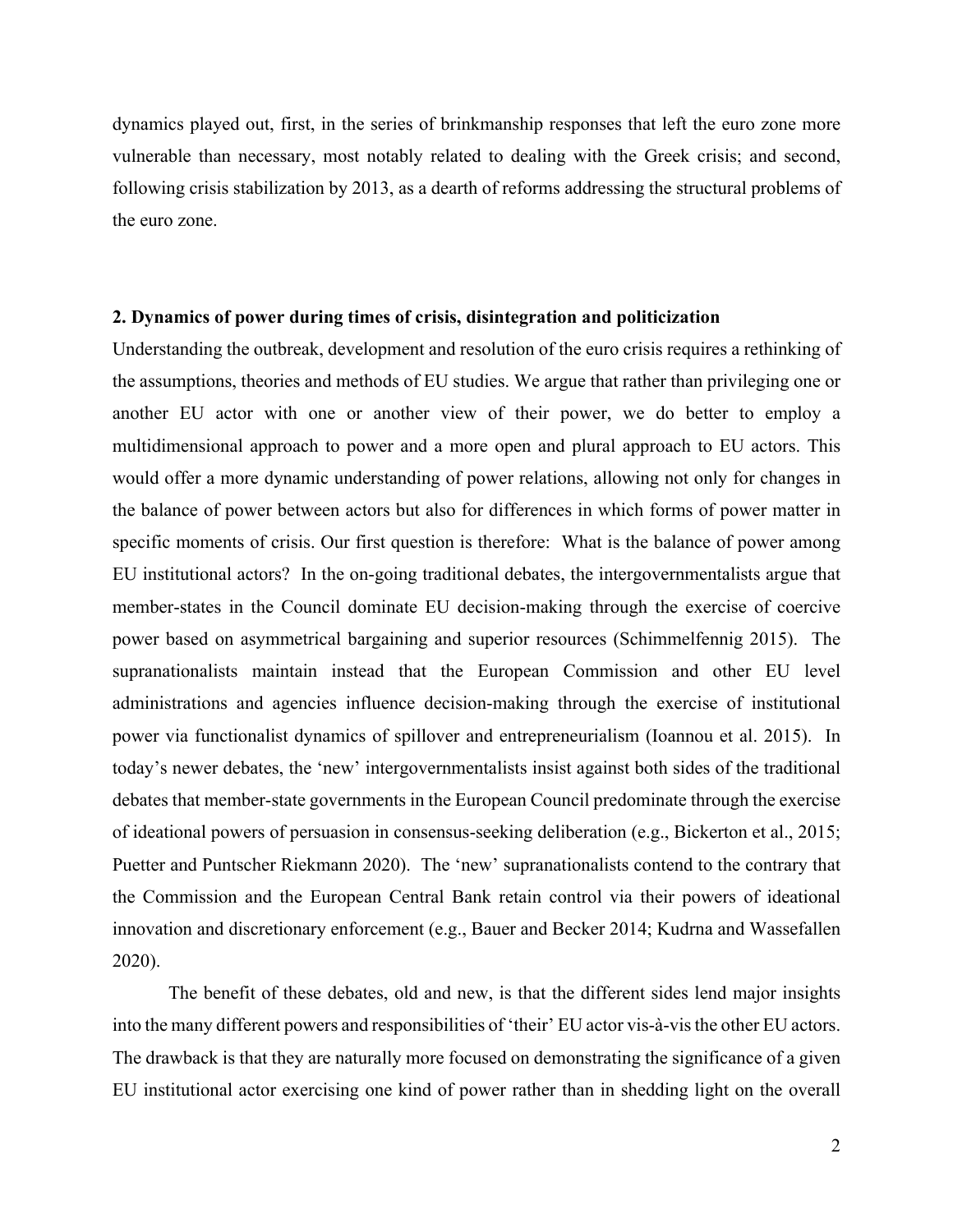picture: EU actors have all become more dynamically interactive in EU level governance, exercising many different kinds of power (Schmidt 2018). It is not just that asymmetric bargaining in the Council enabled powerful member-states to impose their will on weaker ones. It is equally the case that despite such asymmetries, more powerful member-states also agreed to policies in the search for consensus and/or in response to persuasive ideas that could not have been 'rationally' anticipated as in their interests (Matthijs 2016). This occurred not just within the Council, but also between it and the Commission or the ECB. The Commission and the ECB supplied ideas to the Council that, once agreed, resulted in greater enhancement of these supranational actors' ability to act autonomously or with discretionary authority. At the same time, however, some member-states in the Council also raised political objections and even threatened legal action in order to constrain such supranational actors' autonomous or discretionary action. This is not just about power, then, it is also about politics.

We can in fact no longer talk about the exercise of power in EU governance without considering the effects of politics. National level politicization of EU issues, as elucidated by postfunctionalists (e.g., Hooghe and Marks 2009), has also had bottom-up effects on EU memberstates' exercise of power in the Council, producing not just a 'constraining consensus' but even in certain cases a 'destructive dissensus' (Hodson and Puetter 2019). Equally importantly, however, politicization 'at the bottom' and 'from the bottom up' has been accompanied by the politicization of all EU actors' actions and interactions 'at the top.' This has made for a 'new' power dynamics in an EU governance that has become more political in every way (Schmidt 2019).

The new power dynamics is best illustrated with the case of the euro zone crisis. In the euro zone crisis, during the fast-burning phase of the crisis (Seabrooke and Tsingou 2019; cf. Boin et al. 2009), we find many instances of the exercise of coercive power. First, Germany, the 'reluctant hegemon,' delayed taking any action on 'saving Greece,' supported by its coalition of Northern European allies (such as Finland and the Netherlands). The German government's reasons included economic self-interest related to fearing the creation of a 'transfer union' in which the country would have to pay the most as well as political self-interest connected to potential electoral repercussions in regional elections in May 2010. Moreover, with the Greek loan bailout and separate contagion loan bailout funds, Germany with France (as 'Merkozy'—Merkel plus Sarkozy) could be seen as having exercised coercive power as they sought to satisfy domestic economic interests by transferring the full costs to countries in the periphery in order to spare their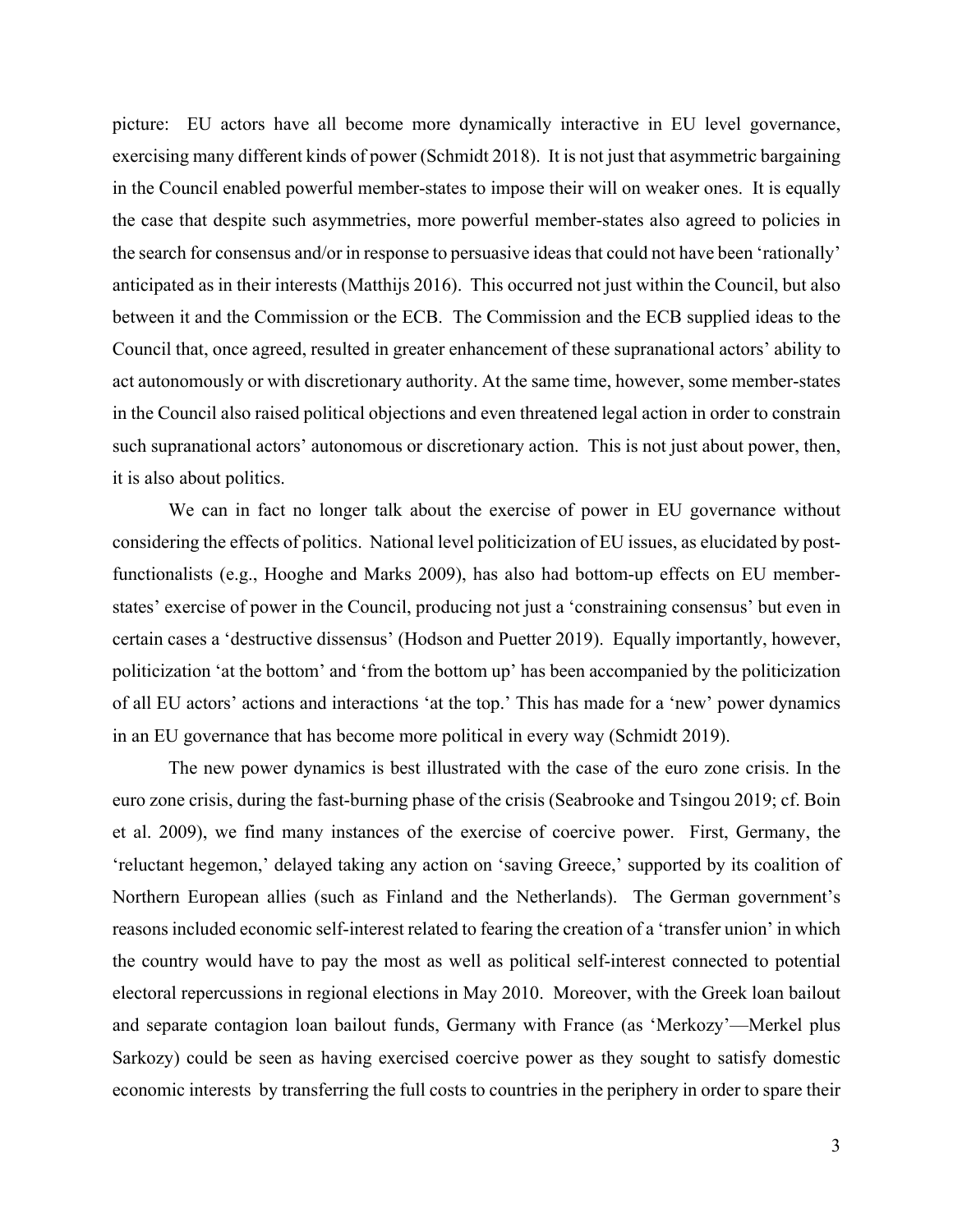own banks' losses through 'haircuts' on their risky loans. Later, the duo's coercive power was also in evidence at the time of the Deauville summit of 2011, when Merkozy imposed their agreement for a European Stability Mechanism on the Council as a whole (concocted by them alone in their famous walk along the beach).

Here, we could add that the 'excessive intergovernmentalism' (Fabbrini 2013) of crisis management in the fast-burning crisis was also a by-product of the Council's institutional power, which alone in such a crisis was capable of pledging national resources for the loan bailouts. But ideational power was also in play, for example, when French President Sarkozy finally managed to persuade Chancellor Merkel to act in May 2010; or again in 2012 when President Obama along with Sarkozy sought to convince Merkel that a second Greek bailout was necessary, as the markets continued to raise the costs of servicing Greek sovereign debt. We could also characterize the differences more generally as a political battle of ideas between the German proponents of austerity, fueled by ordo-liberal ideas of stability, and the more pragmatic French, supportive of neo-Keynesian stimulus (e.g., Blyth 2013; Brunnemeier et al., 2016).

Supranational actors during this time period seemed to be subordinated to the Council, as argued by the intergovernmentalists, new and old. The Commission was certainly treated mainly like a secretariat, and the ECB insisted that the Council was the one that needed to act, since its mandate limited its ability to act as a lender of last resort. And yet, the Commission nonetheless exercised institutional entrepreneurial power (according to traditional supranationalists) and ideational power (new supranationalists) when it got the Council to create the European Semester of national fiscal oversight, something it had long wanted but failed to get for over a decade (Bauer and Becker 2014). At the same time, the ECB with the help of the Commission was able to push Germany to agree to Banking Union, using a combination of persuasion via Draghi's 'charm offensive' (Spiegel 2014), institutional clout, and ideational innovation.

Once the crisis entered into its slow-burning phase, all three forms of power were also in evidence. We should note in passing that the very shift from fast to slow burn was itself the purest form of the exercise of ideational power. Draghi's declaration in July 2012 that he would do 'whatever it takes to save the euro' was on its own enough to persuade the markets to stop their attacks on Spanish and Italian debt. But the ECB's potential for the exercise of coercive power with regard to Spain and Italy was lurking behind these comments, with the threat that they would have to enter a program were market attacks to continue.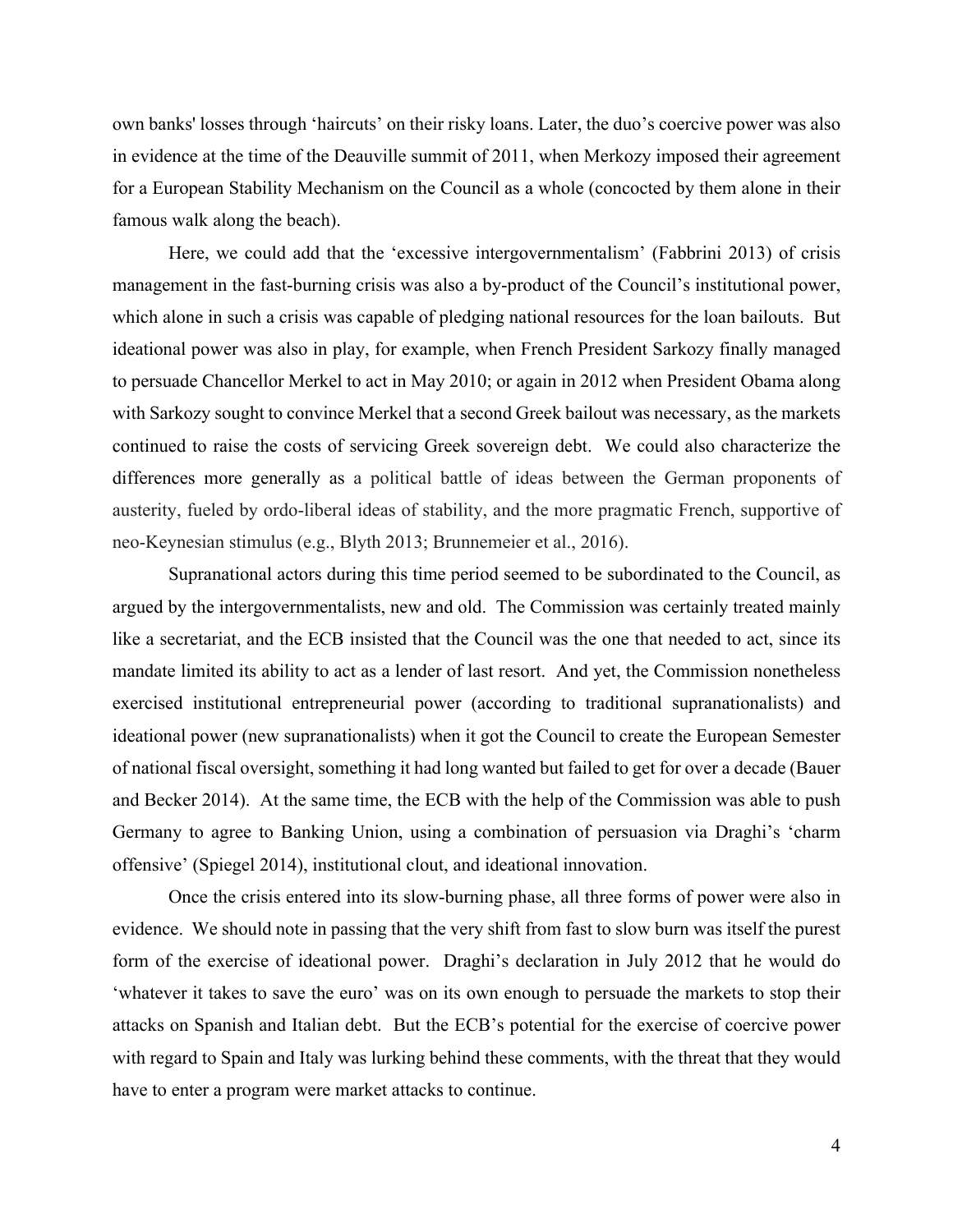With regard to the intergovernmental actors in the Council, this is when the ideational power of consensus-seeking deliberation seemed to be at its peak. Consider the developments over time, as Germany initially resisted but subsequently agreed in 2012 to the push from Italy (with French support) to growth '*and* stability,' as added by Merkel; in 2014 to flexibility *with* stability; and finally to investment in 2015, also pushed by the new president of the European Commission (Schmidt 2019). But although the ideational power of consensus-seeking deliberation may have been the main *modus operandi* for the Council during the slow-burning phase of the crisis, coercive power was not entirely absent. In the case of the negotiation of the third Greek bailout, the bargaining involved represented a 'game of chicken' between Greek Finance Minister Yanis Varoufakis and German Finance Minister Wolfgang Schäuble (Tsebelis 2016), in which Varoufakis mistakenly thought he held the trump card. This certainly sounds like the coercive power of 'harsh dictatorship.' But it is not impossible to argue that subsequently, with Prime Minister Alexis Tsipras conducting the bailout negotiations, the process involved the ideational power of 'deliberative authoritarianism,' as we might also characterize the 2012 Greek bailout with Prime Minister George Papandreou (Schmidt 2020).

With regard to supranational actors in the Commission and the ECB, ideational as well as institutional powers are most in evidence. Subsequent to 2012, the Commission used its institutional powers to exercise increasing discretion in its interpretation of the rules and numbers, and its ideational powers to find innovative ways to ensure better outcomes. But between 2012 and 2015, it did this 'by stealth,' that is, by using a discourse claiming to continue with austerity and structural reform even as it reinterpreted the rules and recalibrated the numbers for memberstates in danger of being in violation of the rules—with, for example, repeated derogations for France, Italy, and Spain (Schmidt 2016, 2020). Such exceptionalism did not go unnoticed, however, by certain Northern European members of the Council. In 2016, politicization at the top reached dramatic proportions when the Commission President quipped, when asked about making exceptions to the rules for France in the European Semester exercise, that it is: 'Because it is France' (*Reuters*, May 31, 2016). This led to a political firestorm of accusations by Northern European finance ministers in the Eurogroup that the Commission President was playing politics, while the Commission responded that being a 'political' Commission meant paying more attention to citizen concerns, not playing politics.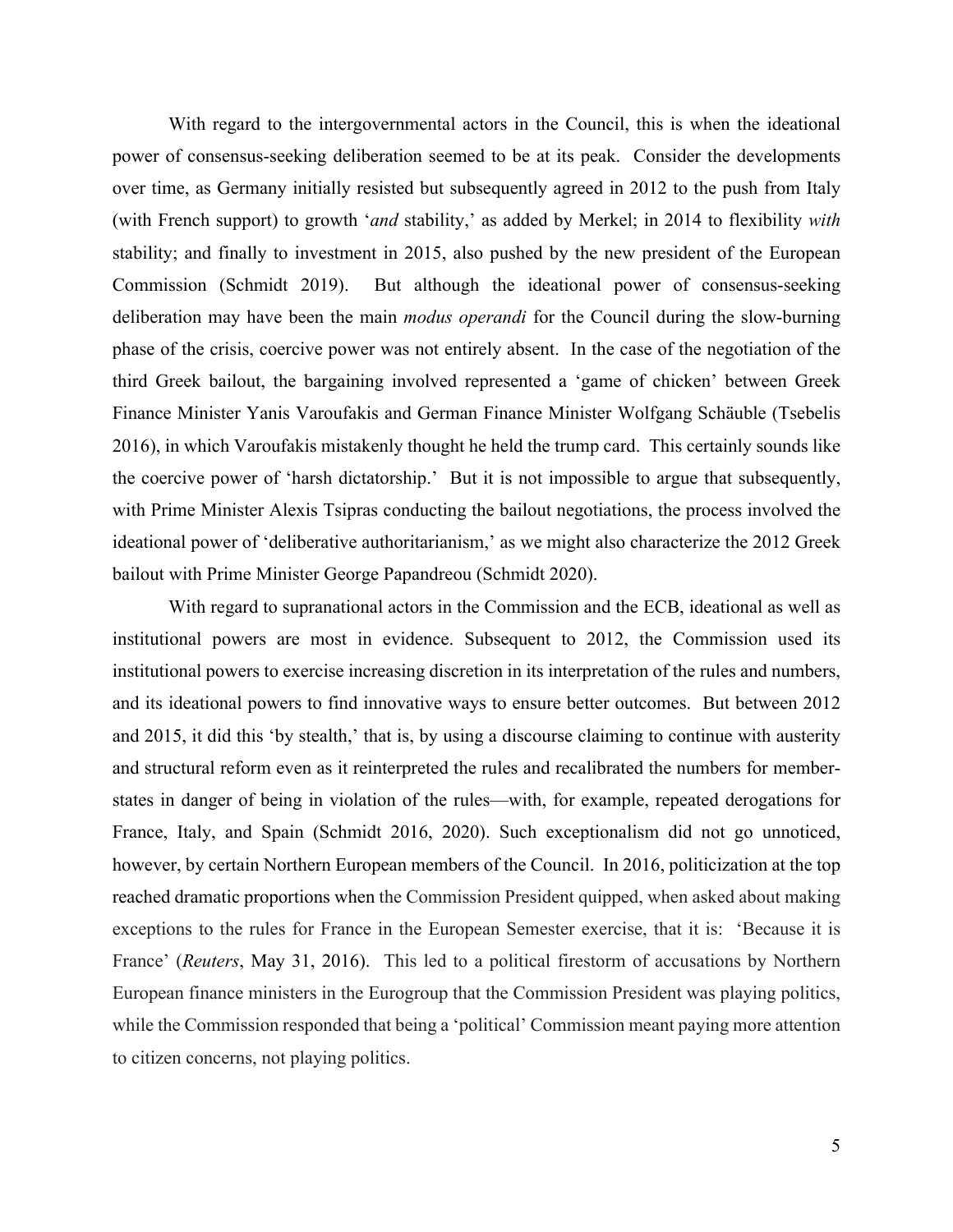## **3. A powerless polity?**

Thinking of power in agency terms is helpful for understanding who got what, when and how. However, it is less useful for getting at the dynamics that produce effects at the level of the polity, or indeed accounting for the lack of output. For this we need a complementary notion of power as the capacity to 'act in concert' in order to obtain collective goals (Arendt 1970), i.e. the 'power to' produce effects that increase the autonomy of a collective. The prosperity of a polity in large part hinges on whether actors are able to build and sustain the institutions and shared ideas and norms necessary for effective collaboration. Put in terms of our distinction between coercive, institutional and ideational power, the collective power of the polity originates in: 1) A's capacity to employ powers of leadership in a way that increases the ability of both A and B to act; 2) in setting up and employing institutions that help reproduce structures beneficial for the collective; and in 3) developing ideas that are broadly shared across the polity and enable communication about common concerns that can lead to collective action for the public good.

As already noted, the euro zone crisis has been ripe with instances of power-wielding between actors, but actors have shown little capacity for developing the European Union polity, and specifically the euro zone, so as to produce greater collective solidarity. One problem has to do with institutional power or, rather, lack thereof. We can see this in the initial structuring of the euro zone, notably with its institutional disconnect between monetary policy at the supranational level and fiscal governance placed at the national level. With no common resolution mechanism in place that could deal effectively with the banking crises that first erupted in 2008, the private debt crisis soon turned into sovereign debt crisis.

But the crisis trajectory was also related to a lack of ideational power. With no common set of ideas about what was in the best interests of the polity as a whole, the politically negotiated response was austerity measures that worked pro-cyclically to worsen the economic fallout of the euro zone crisis. Moreover, without ideational leadership by Germany in particular, which resisted French proposals focused on 'solidarity' in favor of 'stability,' the crisis simply got worse. And to this day, the euro zone remains fragile, without a large enough backstop for the Single Resolution Fund and no European individual deposit insurance, let alone some form of mutual sharing of risks in the form of Eurobonds or safe assets. This also speaks to the coercive power of Germany, the 'reluctant hegemon,' together with its Northern European allies, to block positive measures that could have helped resolve the crisis. It is equally important to note here that coercive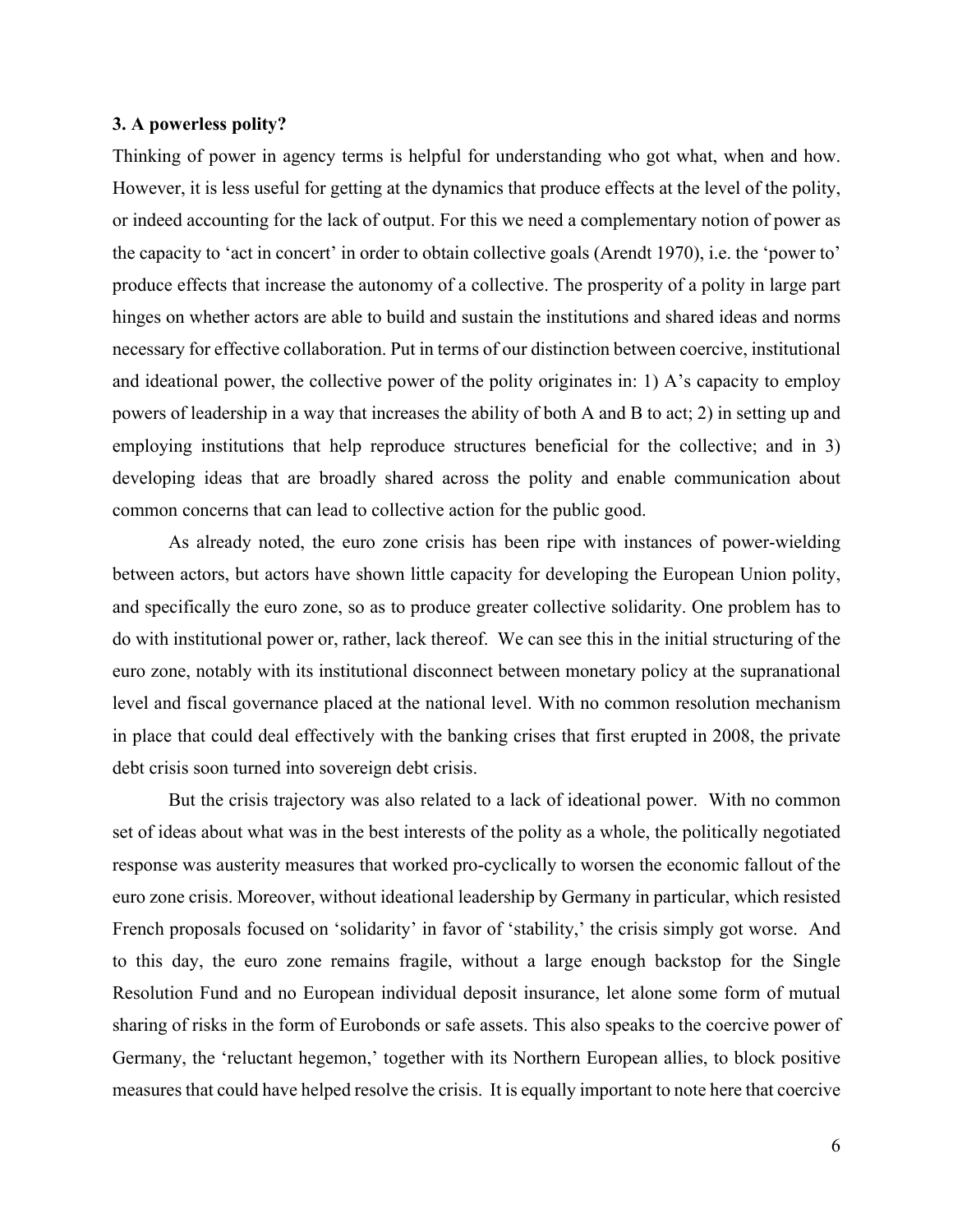power could have provided a positive answer, had Germany acted more as a 'benevolent hegemon,' by taking on more of the costs of the crisis for the benefit of all.

Little progress will be made without the development of shared economic ideas that allow for a reevaluation of the nature of the crisis and how to move forward, whether toward deeper economic integration through fiscal union and/or toward greater differentiation by allowing member-states more leeway to pursue different pathways to growth (Schmidt 2018). But such new ideas would need to be promoted by both intergovernmental and supranational leadership, including from the Council, the Comission, and the ECB (along with the European Parliament, we might add). Both possible ways forward the deeper integration or greater differentiation may very well now be blocked, in no small measure because of how the politics of economic crisis management has itself contributed to the rise of populism and political polarization across Europe. In consequence, the challenge for EU leaders is not just to come to agreement on a new economic paradigm that works for all but also to come up with a new political vision that manages to transcend the current political divides. A tall order indeed! But without this ideational power, whatever the various powers of individual EU actors, the EU polity will remain without effective leadership in identifying let alone promoting its common goals.

## **4. References**

Arendt, H. (1970) *On Violence*, Harmonsworth: Penguin.

Bickerton, C. J., Hodson, D., & Puetter, U. (2015) 'The new intergovernmentalism: European integration in the post-Maastricht Era' *Journal of Common Market Studies*, 53 (4): 703–722.

Boin, A., 't Hart, P., and McConnell, A. (2009) 'Crisis exploitation: political and policy impacts of framing contests', Journal of European Public Policy 16(1): 81–106.

Carstensen, M. B. and Schmidt, V. A. (2016) 'Power through, over and in ideas: Conceptualizing ideational power in discursive institutionalism', *Journal of European Public Policy*, 23 (3): 318- 337.

Carstensen, M. B. and Schmidt, V. A. (2018a) 'Power and Changing Modes of Governance in the Euro Crisis', *Governance: An International Journal of Policy, Administration, and Institutions*, 31 (4): 609-624.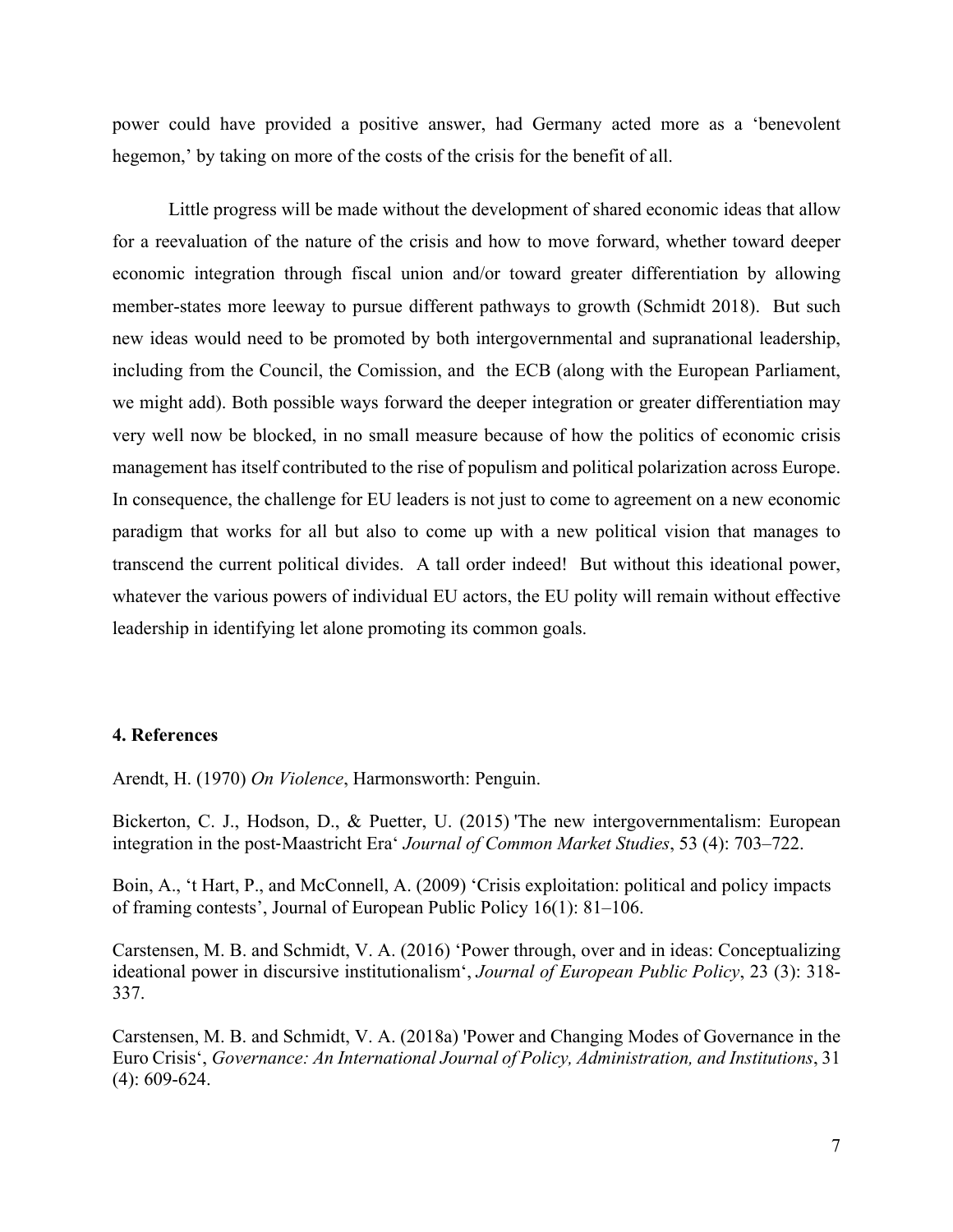Carstensen, Martin B. and Schmidt, V. A. (2018b) 'Ideational power and pathways to legitimation in the euro crisis', Review of International Political Economy 25 (6): 753-778.

Fabbrini, S. (2013) 'Intergovernmentalism and its limits: Assessing the European Union's Answer to the Euro Crisis', *Comparative Political Studies* vol. 46 no. 9: 1003-1029

Hodson, D. and Puetter, U. (2019) 'The European Union in disequilibrium: New intergovernmentalism, postfunctionalism, and integration theory in the post-Maastricht period'. *Journal of European Public Policy* early access https://doi.org/10.1080/13501763.2019.1569712

Hooghe, L. and Marks, G. (2009) 'A Postfunctionalist Theory of European Integration: From Permissive Consensus to Constraining Dissensus', *British Journal of Political Science* 39 :1: 1-23

Ioannou, D., Leblond, P. and Niemann, A. (2015) 'European integration and the crisis', *Journal of European Public Policy* 22 (2): 155-176.

Kudrna, Z. and Wasserfallen, F. (2020) 'Conflict among member states and the influence of the Commission in EMU politics', *Journal of European Public Policy*, forthcoming.

Matthijs, M. (2016) 'Powerful rules governing the euro: the perverse logic of German ideas', *Journal of European Public Policy* 23 (3): 375-391.

Puetter, U. and Puntscher Riekmann, S. (2020) 'The determinants of euro zone development: governments and the democratic pathologies of EU politics', *Journal of European Public Policy*, forthcoming.

Schimmelfennig, F. (2015) 'Liberal intergovernmentalism and the euro area crisis', *Journal of European Public Policy*, 22(2), 177–195.

Schmidt, V. A. (2016) 'Reinterpreting the rules "by stealth" in times of crisis: The European central bank and the European commission', *West European Politics*, 39 (5): 1032–1052.

Schmidt, V. A. (2018) 'Rethinking EU Governance: From "Old" to "New" Approaches', *JCMS: Journal of Common Market* Studies 56 (7): 1544-1561.

Schmidt, V. A. (2019) "Politicization in the EU: Between National Politics and EU Political Dynamics."*Journal of European Public Policy* 26 (7): 1018-1036

Schmidt, V. A. (2020) *Europe's Crisis of Legitimacy: Governing by Rules and Ruling by Numbers in the Euro zone* Oxford University Press (in press)

Seabrooke, L. and Tsingou, E. (2019) 'Europe's fast- and slow-burning crises', *Journal of European Public Policy* 26 (3): 468-481.